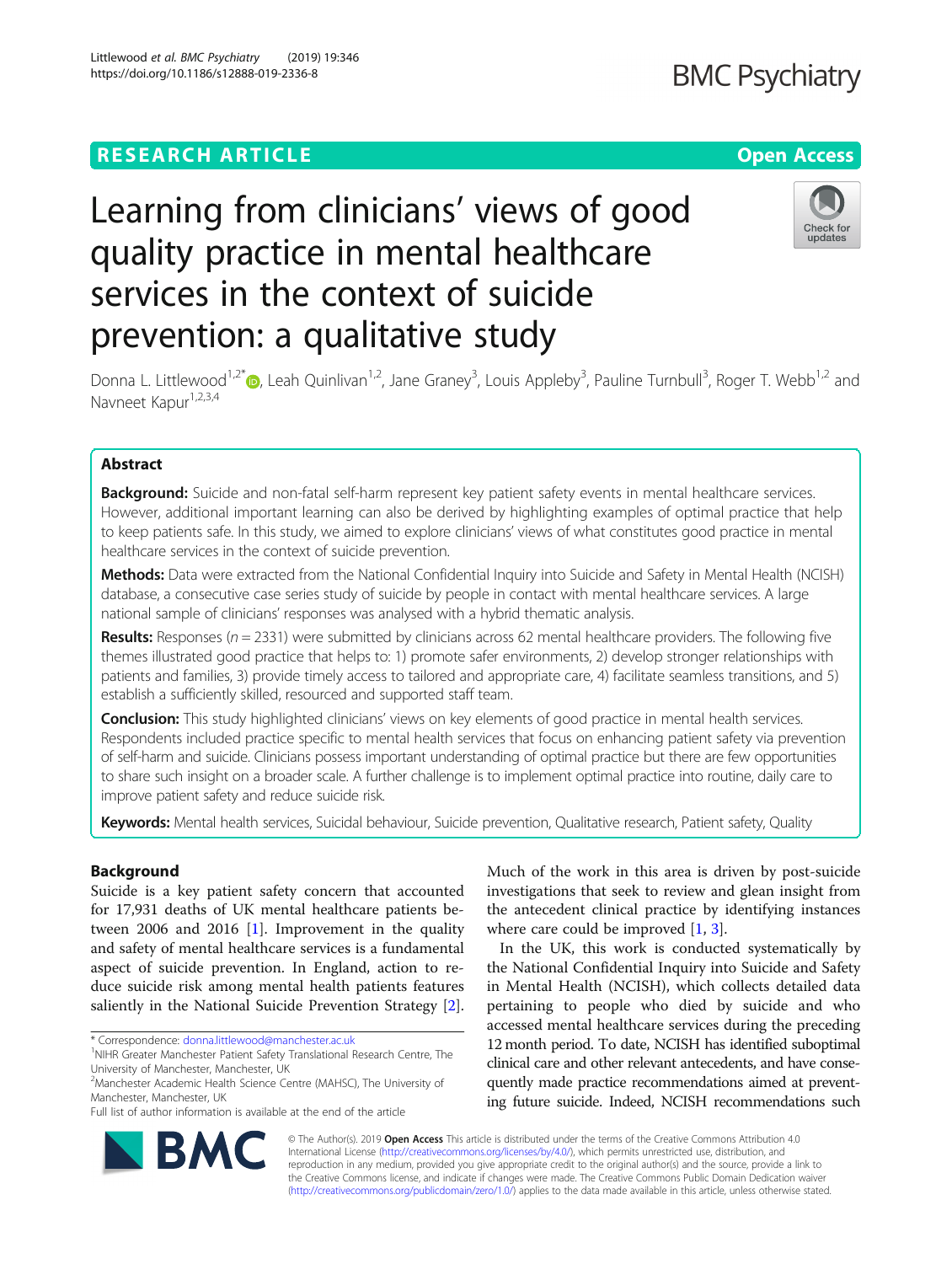as the removal of ligature points in inpatient settings, and implementation of 7 day follow-up on discharge from an inpatient unit, have been linked with a subsequent reduction in patient suicide rates [[1,](#page-7-0) [4,](#page-7-0) [5\]](#page-7-0). Patient safety research has traditionally taken a reactive approach, focused on reviewing care preceding a serious adverse patient outcome to identify modifiable suboptimal practice. However, to further our understanding of safe and effective practice it is also important to proactively identify everyday care associated with positive patient outcomes [[6,](#page-7-0) [7](#page-7-0)].

For instance, people who accessed psychiatric inpatient care in relation to suicidal experiences have highlighted key aspects of care perceived to contribute to recovery [\[8](#page-7-0)]. Participants emphasised the importance of trusting, therapeutic relationships with clinicians, who see them as a valuable person and who provide tailored, individualised care [[8\]](#page-7-0). In addition to patient insights, clinicians possess a wealth of experiential knowledge which has proved valuable to the improvement of the quality and safety of services [\[9](#page-7-0)]. A recent qualitative investigation of 18 heads of emergency and psychiatry departments identified practice that was perceived to facilitate improved access to psychiatric consultation and referrals for people who have attempted suicide [\[10](#page-7-0)]. Consequently, the NCISH questionnaire adopts a comprehensive approach to investigating safe mental health care, seeking to identify practice that may have prevented patient deaths by suicide [[1](#page-7-0)], and also highlight aspects of broader everyday care that constitutes safe and effective practice. This novel and nationally representative dataset has provided a key opportunity to learn from examples of good practice identified in reviews of care provided by mental healthcare services.

# Aims

The study reported herein aimed to examine staff views of good practice in mental healthcare services in England using nationwide data collected by NCISH. It thereby provided a unique opportunity to derive insight from the accumulated clinical wisdom of mental healthcare staff accrued through extensive practical experience.

# Method

# Design

NCISH is a UK-wide consecutive case series study of all deaths by suicide among people in contact with mental healthcare services (including inpatient units, crisis and home treatment teams, community mental health teams, psychological services). In our study, we analysed qualitative data collected via the NCISH questionnaire, which relate specifically to clinician views of good practice within mental healthcare services. Ethical approval was granted for the NCISH project by the South Manchester Medical Research Ethics Committee, the North West Research Ethics Committee, the National Information Governance Board for Health and Social Care, the Patient Information Advisory Group, and approval under Section 251 of the Mental Health and Social Care Act.

# Case ascertainment

Data collection has been extensively described previously [[11\]](#page-7-0). In brief, NCISH collect data for all individuals in the United Kingdom aged 10 years and older who: 1) have died by suicide, and 2) were in contact with specialist mental healthcare services during the preceding 12 month period. A questionnaire is used to capture sociodemographic information and clinical antecedents to a patient's death by suicide. The questionnaire is sent to the consultant psychiatrist who had been responsible for the patient's care, and is typically completed by a senior clinician(s) who was part of the patients care team who may also extract information from the patients care records [\[12\]](#page-7-0). In 2011, NCISH added an additional item to solicit examples of good quality practice in mental healthcare.

# Data analysis

Data collected in response to the NCISH questionnaire item on good practice in mental healthcare services (Can you give examples of good practice in your service that others might adopt?) were analysed. Data were available for questionnaire returns made in relation to patient's death by suicide that occurred from 1st January 2011 to 31st December 2016. To minimise heterogeneity in service delivery models and policy, the data were restricted to responses for patients who, 1) died in England, 2) were aged 18 years or over, and 3) were not in prison when they died.

Data were analysed by a multidisciplinary team with research and clinical expertise in mental health, health services research, and qualitative methodologies. Thematic analysis was conducted using a hybrid approach, [[13\]](#page-7-0) whereby the data were coded deductively, with a pre-determined coding framework developed from clinical guidance for practice in mental healthcare services, and inductively to ensure additional pertinent codes were included within the analysis. The deductive coding framework was developed from relevant patient safety focussed clinical guidance, namely, the NCISH recommendations for '10 Key Elements To Improve Safety' [[14,](#page-7-0) [15\]](#page-7-0) and the National Institute for Health and Care Excellence (NICE) Self-harm Quality Standard - QS34 (provided in Additional file [1](#page-6-0)). These codes were then reviewed and consolidated, where appropriate, to provide the initial, deductive coding framework.

The first and second authors (DLL and LQ) of this manuscript coded the dataset independently using the deductive framework, and developed new inductive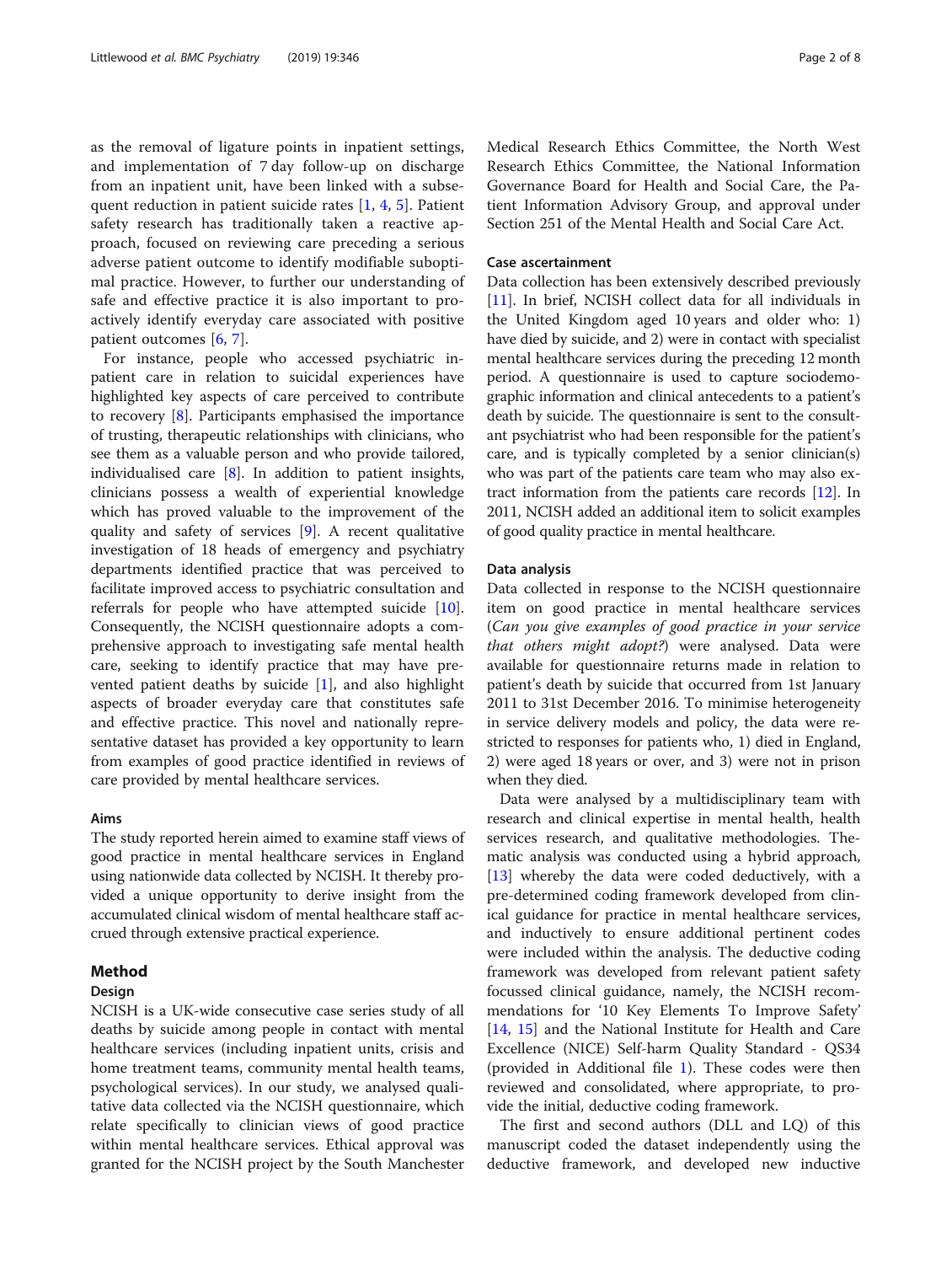codes as necessary. Throughout the coding process these two researchers met periodically to review and revise both the newly developed inductive codes and the application of the deductive coding framework. Preliminary themes were developed by grouping codes according to their similarities and differences. Discrepancies were resolved by returning to the dataset to test and refine theme descriptions. An overview of the preliminary thematic structure, including descriptions of each theme, was provided to the third author (JG). She coded a 10% ( $n = 233$ ) sample of the data at a thematic level to assess the extent to which the thematic structure could be applied consistently to reflect the patterns across the dataset  $[16]$  $[16]$ . This sample was generated using a random-stratified approach to ensure even representation from across each of the themes. Two of the authors (DLL and JG) then reviewed convergence between coding, which led to the revision and expansion of the theme descriptions to enhance the clarity of the boundaries between themes. The final thematic structure was agreed through group discussion between authors (DLL, LQ, JG, RTW, NK).

# Results

During the sampling period, questionnaires were completed in relation to 7066 patient deaths by suicide. Of which, 2331 questionnaires provided data regarding their views of good practice. Responses were submitted by 62 mental health providers (57/62 = National Health Service [NHS] mental health service providers,  $5/62$  = independent providers). These providers submitted a median of 33 responses  $( IQR = 305)$  during the sampling period, with the number of responses provided per provider ranging from 1 to 98. Ninety-eight per cent of all responses came from NHS mental health service providers  $(n =$ 2286). Responses were provided from service providers from all geographical regions across England. Twentythree per cent of respondents specified their occupation  $(n = 527/2331)$ , of whom 44% were consultant psychiatrists, 25% were in service management positions, 12% were mental health practitioners (including nurses, social workers, occupational therapists), 9% were doctors, 7% were psychologists, and 3% reported a wide range of other occupations. Responders provided a wide range of examples of good practice, with some extracted from clinical notes that detailed the historical care provided to patients who had died by suicide, e.g. "client had open access to telephone care coordinator," and others stemming from their broader clinical experience, e.g. "*printed* leave care plan with details of relapse signature, ward contact details, etc. given to all patients and their carers who go on leave." Five themes captured the aspects of mental healthcare that were described as evidencing good practice. Descriptions of the themes with illustrative data extracts are provided in Table [1](#page-3-0). Study assigned provider ID numbers are included as descriptors alongside the extracts.

# **Discussion**

This study has provided novel insight into perceptions of good mental healthcare practice from the perspective of a large, nationwide sample of clinicians, commenting on optimal care after patients have died by suicide. With the exception of the 'promoting safer environments' theme, the areas highlighted by clinicians constituted quality practice irrespective of the healthcare setting. However, context is an important distinguishing feature, in that failure to deliver safe, optimal care can have seriously harmful consequences for patients in mental healthcare services. For instance, failure to 'develop strong relationships with carers' and to 'provide timely access to appropriate care' are associated with catastrophic patient safety outcomes, such as suicide [[1,](#page-7-0) [3](#page-7-0)–[5,](#page-7-0) [14](#page-7-0), [17](#page-7-0)].

## Good practice specific to mental healthcare services

One theme described good practice that is specific to mental healthcare settings, namely, 'promote safer environments'. Respondents emphasised a range of practices that aim to improve safety both in a ward environment, and in the community via the use of safety and crisis plans, and managing access to medication. Practice outlined by clinicians in this theme is consistent with NCISH recommendations for '10 Key Elements To Improve Safety' which stem from data collected in relation to over 33,500 patients who have died by suicide [[14\]](#page-7-0). It is possible that this consistency stems from the dissemination of NCISH recommendations having influenced clinicians understanding of good practice. To date there has been no systematic evaluation of the extent to which NCISH recommendations are routinely adopted into everyday practice. However, implementation of these recommendations has been linked to improved patient safety, as evidenced by a subsequent reduction in suicide risk [[4,](#page-7-0) [5,](#page-7-0) [14\]](#page-7-0). Future research should solicit clinician and patient views on the specific NCISH recommendations they perceive to be most vital to preventing suicide and improving patient wellbeing.

# Patient safety and the importance of good practice in mental healthcare services

Good practice outlined in the remaining themes broadly applies to all healthcare settings, e.g., 'developing strong relationships with patients and carers', and 'providing timely access to tailored and appropriate care'. However, there are important contextual differences in providing safe, high quality care in mental healthcare services, where the majority of patient safety incidents relate to self-harm, aggressive behaviours, restraint, absconding and reduced capacity for self-advocacy [[18](#page-7-0), [19](#page-7-0)]. Thus,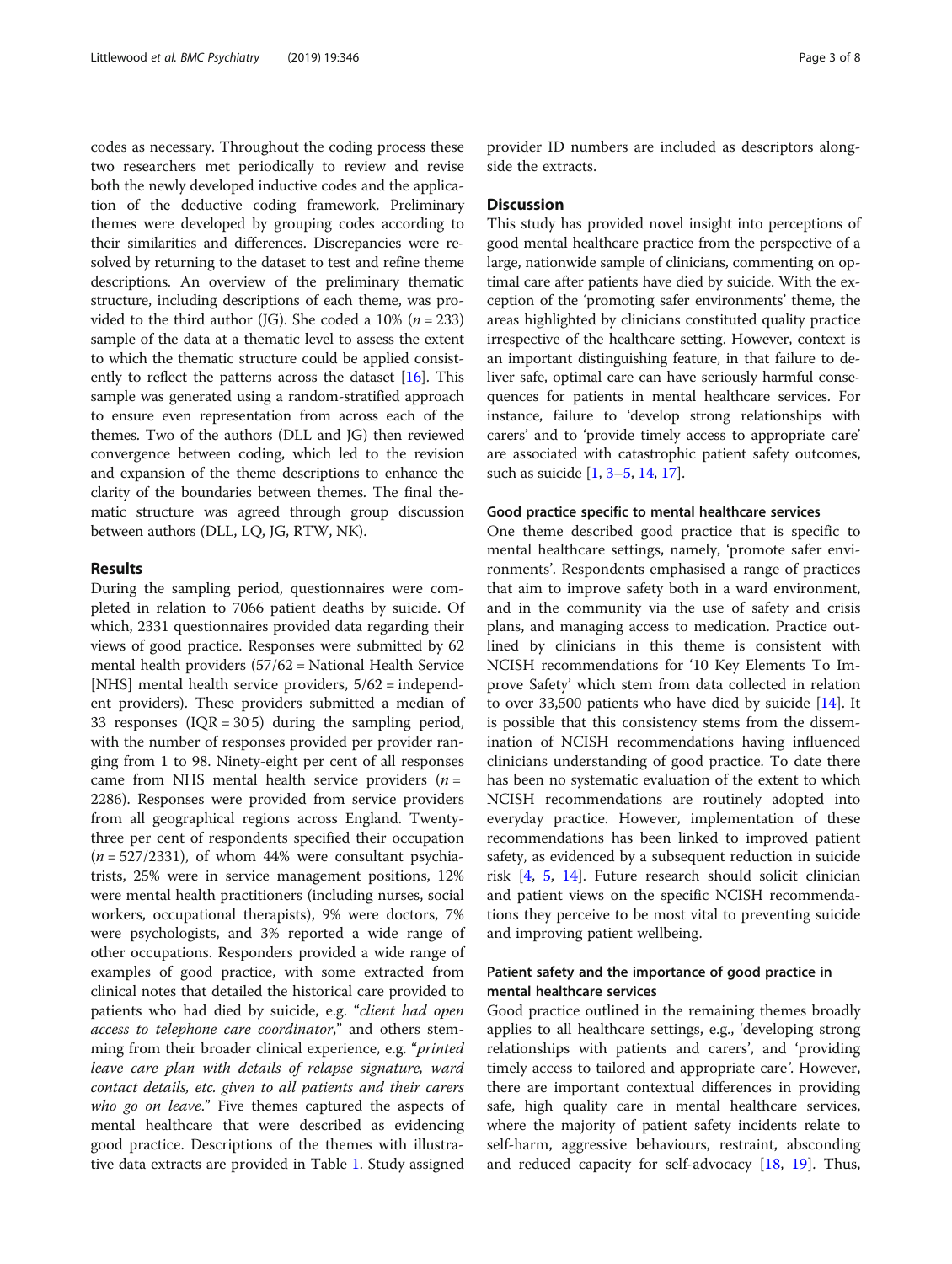<span id="page-3-0"></span>Table 1 Aspects of mental healthcare services that staff perceived as good practice

| Theme                                                           | Description of theme.                                                                                                                                                                                                                                                                                                                                                                                                                                                                                                                                                                                                                                                                                                                                                                                                                                                                                                                                                                                                                                                                                                                                                                                                                                                                                                                                                                                                                                                             | Exemplar clinician responses                                                                                                                                                                                                                                                                                                                                                                                                                                                                                                                                                                                                                                                                                                                                                                                                                                 |
|-----------------------------------------------------------------|-----------------------------------------------------------------------------------------------------------------------------------------------------------------------------------------------------------------------------------------------------------------------------------------------------------------------------------------------------------------------------------------------------------------------------------------------------------------------------------------------------------------------------------------------------------------------------------------------------------------------------------------------------------------------------------------------------------------------------------------------------------------------------------------------------------------------------------------------------------------------------------------------------------------------------------------------------------------------------------------------------------------------------------------------------------------------------------------------------------------------------------------------------------------------------------------------------------------------------------------------------------------------------------------------------------------------------------------------------------------------------------------------------------------------------------------------------------------------------------|--------------------------------------------------------------------------------------------------------------------------------------------------------------------------------------------------------------------------------------------------------------------------------------------------------------------------------------------------------------------------------------------------------------------------------------------------------------------------------------------------------------------------------------------------------------------------------------------------------------------------------------------------------------------------------------------------------------------------------------------------------------------------------------------------------------------------------------------------------------|
| Promote safer environments                                      | This theme centred around practice on inpatient<br>wards and safely managing leave or discharge<br>from the wards. Examples of good practice<br>included:<br>· Good quality observations conducted by trained<br>staff.<br>• Assessment of risk and mental state conducted<br>prior to leave or discharge.<br>• Collaboratively developing safety, crisis and<br>contingency, and leave plans, which includes<br>access to support from crisis and home<br>treatment teams.<br>• Copies of leave plans provided to all parties<br>involved in the patient's care (incl. Patients and<br>families), and include contact details for services.<br>• Follow up contact with patients during leave<br>from wards.<br>Effectively managing access to medication was<br>seen as playing an important role in promoting<br>safer environments. Safer prescribing practices<br>included reduction in the supply of medication<br>provided to patients to reduce risk of overdose.<br>The care team should also communicate with<br>patients' GPs to plan and coordinate access to<br>medication.<br>Finally, 'no blame' open learning cultures that<br>provide the opportunity to review practice<br>following patient deaths by suicide were also<br>identified as constituting good practice.                                                                                                                                                                                           | "Observation training for it to be engaging and<br>therapeutic" (ID43)<br>"Risk assessment carried out for every period of<br>leave"(ID14)<br>"Use of collaboratively created crisis plans to<br>support out of hours care" (ID57)<br>"Printed leave care plan with details of relapse<br>signature, ward contact details etc given to all<br>patients and their carers who go on leave" (ID21)<br>"Daily telephone contact with patients who are on<br>overnight leave" (ID61)<br>"Very close liaison with the GP to prevent obtaining<br>double prescriptions" (ID59)<br>"We include regular 'learning lessons' feedback<br>where care can be improved and where care has<br>gone well in our clinical improvement and business<br>meetings"(ID61)<br>"We have an open culture to discuss and reflect<br>from SI [serious incident] and new events" (ID42) |
| Develop strong relationships<br>with patients and family/carers | Developing strong relationships with patients and<br>their families and carers was seen as a vital part of<br>delivering good quality mental healthcare services.<br>Good practices emphasised by respondents<br>included:<br>• Active involvement of patients and their partners,<br>families and carers in both care planning and the<br>provision of care.<br>• Seek to build rapport with patients and maintain<br>regular contact, as appropriate for the patient's<br>current level of need.<br>• Provide continuity of care by establishing<br>consistency in the healthcare team, often<br>through the assignment of a keyworker (e.g. care-<br>coordinator).<br>• Adopt a more proactive approach to engaging<br>patients with services, particularly in the case of<br>proactively following up patients who miss<br>appointments.<br>• Dedicated outreach service focussed on<br>providing intensive support to enhance patients'<br>levels of engagement with services.<br>• Develop strong relationships with families that<br>include two-way communication and information<br>sharing.<br>• Responsive to family members' concerns and<br>staff share concerns with family members when<br>patients missed appointments, or were not<br>complying with medication.<br>• Provide support to family members in relation to<br>their own health needs, as part of a family<br>intervention including the patient, or in the event<br>of a patient's death by suicide. | "Active involvement of patient's family in discharge<br>planning" (ID15)<br>"His care co-ordinator knew him very well, had<br>regular contact, there were clear efforts to try and<br>have frequent contact with him" (ID55)<br>"Same consultant for inpatient and CRHT [Crisis<br>Resolution & Home Treatment team] maintained<br>continuity of care and communication" (ID57)<br>"Assertive outreach remaining I think the gold<br>standard for providing intensive, multi-disciplinary<br>treatment with continuity" (ID6)"<br>"Although discharged from HTT [home treatment<br>team] the team did unplanned visit when his<br>relative reported him missing" (ID47)<br>"Support for the family after patient's death" (ID55)                                                                                                                             |
| Provide timely access to<br>tailored and appropriate care       | This theme centred around providing timely<br>access to tailored support and treatment including:<br>• Prompt access to assessments, appropriate<br>support, and treatment.<br>· Tailored needs-based care with active patient                                                                                                                                                                                                                                                                                                                                                                                                                                                                                                                                                                                                                                                                                                                                                                                                                                                                                                                                                                                                                                                                                                                                                                                                                                                    | "Easy/quick access to treatment"(ID11)<br>"Patient's wishes were taken into consideration"<br>(ID60)<br>"Good liaison with housing department, input from<br>employment specialist" (ID59)                                                                                                                                                                                                                                                                                                                                                                                                                                                                                                                                                                                                                                                                   |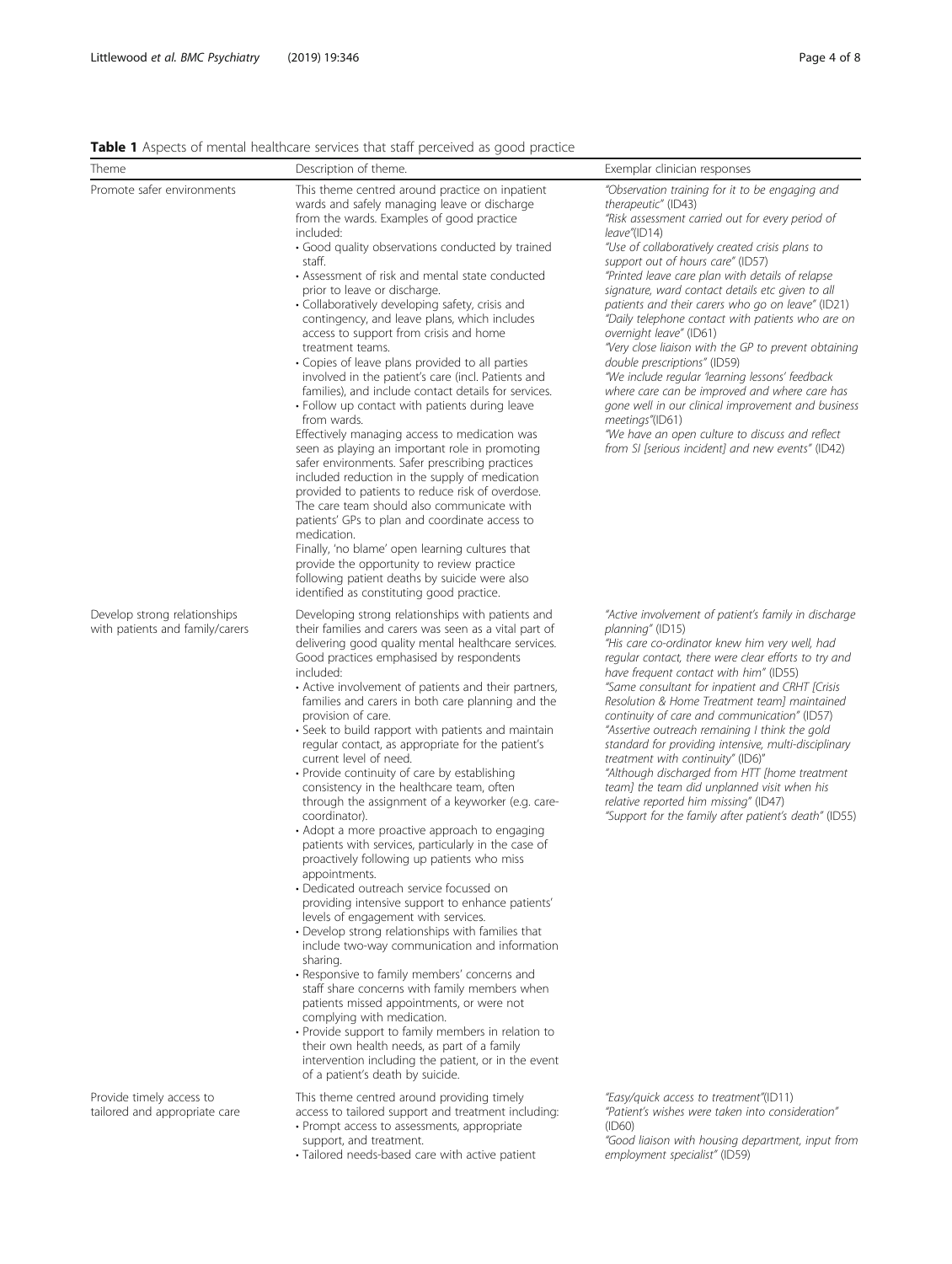Table 1 Aspects of mental healthcare services that staff perceived as good practice (Continued)

| Theme                                                                      | Description of theme.                                                                                                                                                                                                                                                                                                                                                                                                                                                                                                                                                                                                                                                                                                                                                                                                                                                                                                                                                                                                                                                    | Exemplar clinician responses                                                                                                                                                                                                                                                                                                                                                                                                                                                                                                                                      |
|----------------------------------------------------------------------------|--------------------------------------------------------------------------------------------------------------------------------------------------------------------------------------------------------------------------------------------------------------------------------------------------------------------------------------------------------------------------------------------------------------------------------------------------------------------------------------------------------------------------------------------------------------------------------------------------------------------------------------------------------------------------------------------------------------------------------------------------------------------------------------------------------------------------------------------------------------------------------------------------------------------------------------------------------------------------------------------------------------------------------------------------------------------------|-------------------------------------------------------------------------------------------------------------------------------------------------------------------------------------------------------------------------------------------------------------------------------------------------------------------------------------------------------------------------------------------------------------------------------------------------------------------------------------------------------------------------------------------------------------------|
|                                                                            | involvement in developing person-centred care<br>plans and decision making in relation to their<br>care.<br>• The adoption of a holistic multi-agency approach<br>to care that also considers the patient's physical<br>health and psychosocial needs.<br>Clinicians also championed the provision of<br>evidence-based specialist support and treatment<br>that are aligned with national policies and guide-<br>lines, including access to:<br>· Psychological services and therapies such as<br>Acceptance and Commitment Therapy, Cognitive<br>Behavioural Therapy, and Dialectical Behaviour<br>Therapy;<br>• Specialist alcohol and substance misuse services<br>• 24/7 crisis resolution and home treatment teams<br>and crisis houses. <sup>4</sup><br>Detailed and routinely updated assessments were<br>also perceived as good practice, including the<br>assessment of safety, risk, and mental capacity.<br>The ability for patients to easily re-access mental<br>healthcare services, without having to endure long<br>referral times, was also important. | "Provide a high quality, evidence-based service in<br>line with national and local policies and quidelines"<br>(ID60)<br>"Availability of psychology service in both primary<br>and secondary care setting" (ID24)<br>"Crisis service is 24 h 7 days a week service, response<br>to emergency referrals is usually within 2 h"(ID52)<br>"Repeated mental state examinations and risk<br>assessments" (ID54)<br>"[.] discharged patients [have] rapid access back<br>into services when they relapse; i.e. no need for GP<br>referral triage or allocation" (ID35) |
| Facilitates seamless transitions                                           | This theme highlighted the importance of effective<br>communication practice that facilitates seamless<br>transitions between, and discharge from services.<br>Practices included:<br>• Care planning should include and be<br>communicated with the relevant care team and<br>other health and social care providers, particularly<br>the patient's GP.<br>• Patient notes should be up-to-date and access-<br>ible to all staff teams involved in providing care.<br>• Follow up contact with patients post transition/<br>discharge.<br>• Consistency of staff across transition, e.g., staff<br>from new service introduced prior to transition to<br>their service.                                                                                                                                                                                                                                                                                                                                                                                                 | "Discharge/transfer of care plans to be<br>communicated with GP and the relevant services"<br>(ID41)<br>"Electronic records across all treatment services in<br>the trust which allows immediate access" (ID51)<br>"Clear discharge planning on leaving inpatient unit,<br>with onward referrals and follow ups made" (ID32)<br>"Implementation of key worker system within Crisis<br>Teams which designates a specific worker to<br>oversee the patient's care and transition to<br>ongoing service" (ID50)                                                      |
| Establish a sufficiently skilled,<br>resourced and supported staff<br>team | Having sufficient staff with the appropriate mix of<br>skills and expertise was perceived as an essential<br>aspect of delivering good practice.<br>Respondents saw value in:<br>• Staff having time and capacity to build<br>relationships and cover absence in order to meet<br>patient needs.<br>• Multi-disciplinary teams within service, plus<br>provision of input from wide range of expertise<br>and specialist disciplines, such as psychologists,<br>and occupational therapists.<br>• Regular and timely access to input from<br>consultant psychiatrists.<br>· Staff expertise in assessment and formulation.<br>Clinicians also highlighted the importance of<br>addressing staff needs through:<br>• Meeting the training, development and support<br>needs of staff.<br>· Providing regular clinical supervision including<br>observation of practice, and having the<br>opportunity for debriefing and reflective practice.<br>• Offering support following a patient's death by<br>suicide                                                             | "Urgent cover offered when care coordinator not<br>available to meet needs of patient" (ID13)<br>"Multidisciplinary team approach including<br>psychology, recovery, wellbeing and care<br>coordination" (ID28)<br>"Was seen by the consultant within hours after<br>initial assessment" (ID29)<br>"Regular supervision and at agreed intervals" (ID51)<br>"Increased emphasis on training and education in<br>suicide prevention" (ID25)<br>"Staff support following suicide" (ID46)                                                                             |

<sup>a</sup>In the UK, the specific set up of Crisis houses vary, but they generally provide intensive, short-term support to people during a mental health crisis. Typically, they offer support in a home-like setting and act as an alternative to psychiatric hospital care. Crisis houses are only available in some areas of the UK and may be provided either by the NHS or by an independent provider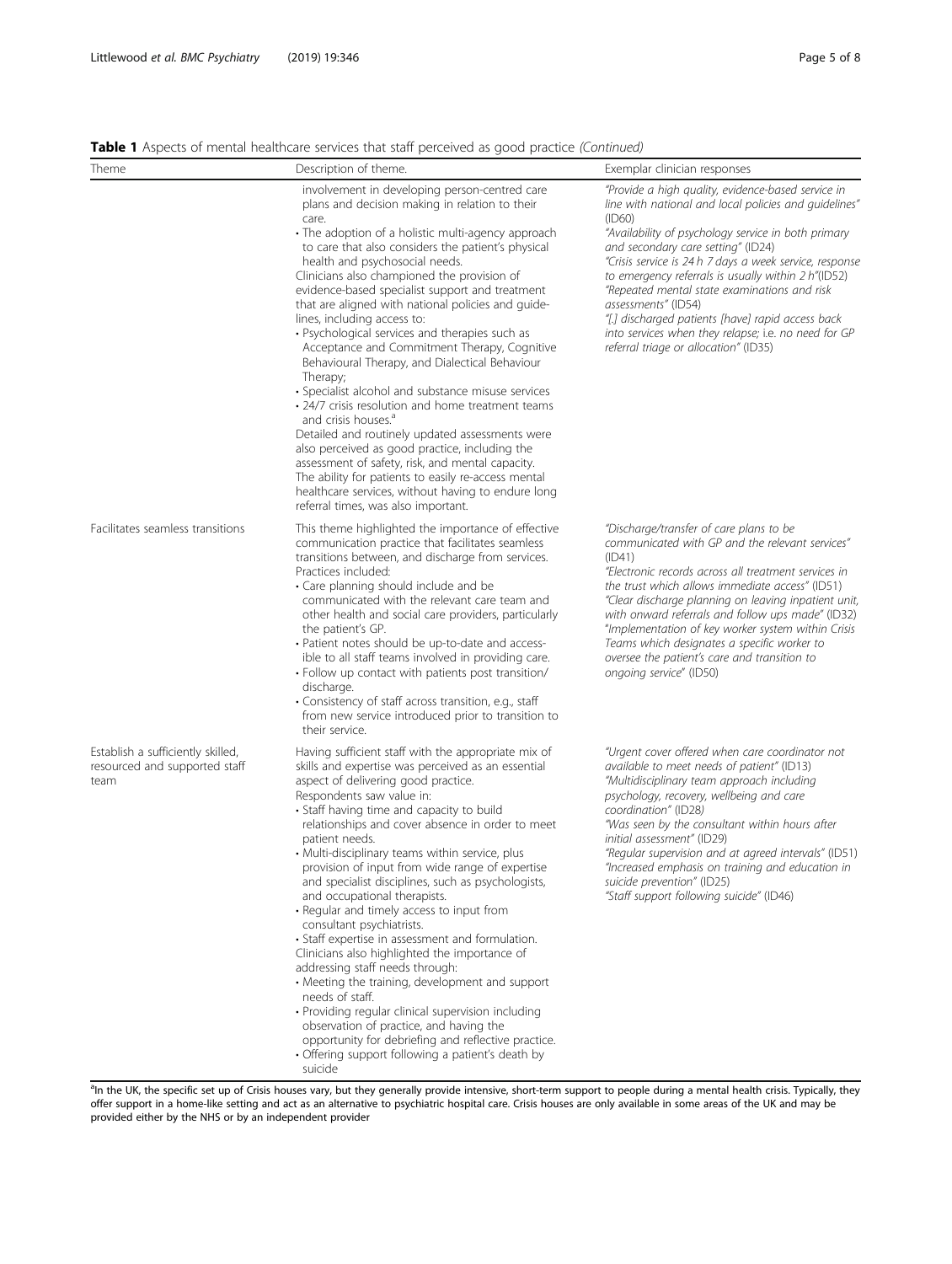the consequences of failing to provide good practice in mental healthcare service settings can have serious implications for patients. This can be illustrated by considering the consequences of failings to 1) effectively involve patient's families and carers, and 2) provide timely access during a mental health crisis.

Family involvement is of particular importance to patient safety in mental healthcare service settings, where communication with and involvement of family members may help to prevent patient deaths by suicide [\[1,](#page-7-0) [3](#page-7-0), [17\]](#page-7-0). In our study clinicians provided specific examples of family involvement practice that were perceived to have enhanced patient safety. The value of two-way dialogue was emphasised, whereby family members feel able to share their concerns about a patient's current wellbeing and safety, which consequently leads to action by the healthcare team. Equally, clinicians involved family members by informing them when patients missed appointments, or were not complying with medication. However, family involvement can be challenging in mental healthcare settings [\[20](#page-7-0)–[22](#page-7-0)]. Whilst families can provide an effective source of support to some patients, for others, difficult family relationships may contribute to their distress. Furthermore, staff report difficulties in negotiating confidentiality and privacy, [[20](#page-7-0)] which can hinder information sharing [\[3](#page-7-0)]. Future research should seek to provide a nuanced understanding of how these barriers to involving families can be effectively overcome so that involvement is adopted into routine, everyday care.

The implementation of 'timely access to tailored and appropriate care' was emphasised by respondents, which included the timely provision of evidence-based specialist support such as psychological therapies, and crisis resolution and home treatment. In accordance with this, access to 24-h crisis services has been linked to reduced suicide risk [[5\]](#page-7-0). However, the implementation of waitingtime targets and access standards for mental healthcare services in England has lagged behind those established for physical healthcare, such as cancer treatment, or surgical interventions [\[23\]](#page-7-0). Recent progress has been made through the establishment of access standards for Improving Access to Psychological Therapy (IAPT), early intervention in psychosis, and children and young people's eating disorder services [[24](#page-7-0)]. Plans are currently in development to introduce similar waiting-time access standards for adult community mental health teams and emergency mental healthcare services [\[24\]](#page-7-0).

### Strengths and limitations

We analysed a large nationally representative dataset of 2331 clinicians' responses collected via the NCISH questionnaire. The analysis was conducted by a multidisciplinary team that included both clinical (nursing and psychiatry) and qualitative research expertise. Analysis

that is conducted by a research team encompassing diverse expertise and viewpoints is commonly referred to as 'researcher triangulation,' which serves to enhance the robustness and validity of the analysis [\[25](#page-7-0)]. The NHS Resolution report, 'Learning from suicide-related claims' indicated that findings from serious investigations post-suicide are not effectively shared with other Trusts at a national level [\[3](#page-7-0)]. Our study utilised the NCISH database to facilitate knowledge sharing across the NHS, by reporting unique insight drawn from a large, nationwide sample of clinicians from NHS mental healthcare service trusts throughout England.

The reported findings should, however, be considered in the context of three main limitations. First, the study data pertained only to clinicians who provided their views as part of a broader questionnaire following the suicide of a mental health patient. However, the data were drawn from responses to a more generic question about perceptions of good practice in mental healthcare services. Consequently, the extent to which responses represent views of good quality practice that contributes to suicide prevention versus quality care in general, remains unclear. That said, patient safety is defined as one of the three core areas of quality healthcare, alongside clinical effectiveness and patient experience [\[26](#page-7-0)]. It is likely that the themes identified here may contribute to improved patient safety via a broader approach to enhanced quality of care. Second, it is important to acknowledge that the practice outlined is based on clinician perceptions solicited as part of a wider investigation following a patient's death by suicide. It is possible that this context may bias responses. Third, due to the data collection method, it was not possible to clarify or seek expansion on any ambiguity in clinicians' responses, or to examine the specific practice perceived to be most salient to providing quality care. It was also beyond the scope of the current study to assess the extent to which the practices reported are associated with improved patient outcomes. Having obtained a large sample of clinician views about good practice, conducting focus groups with clinicians may prove a useful next step to identify key practices that can be implemented across services, irrespective of constrained resources. In addition, sampling approaches should be expanded in future research to include the views of patients and their families and carers.

# Clinical implications

Though we cannot assert that practices outlined by clinicians accurately reflect effective practice, it is somewhat encouraging that views revealed in this study concur with evidence-based recommendations from NCISH, and NICE clinical guidance. Therefore, it is important to consider what factors act as barriers to the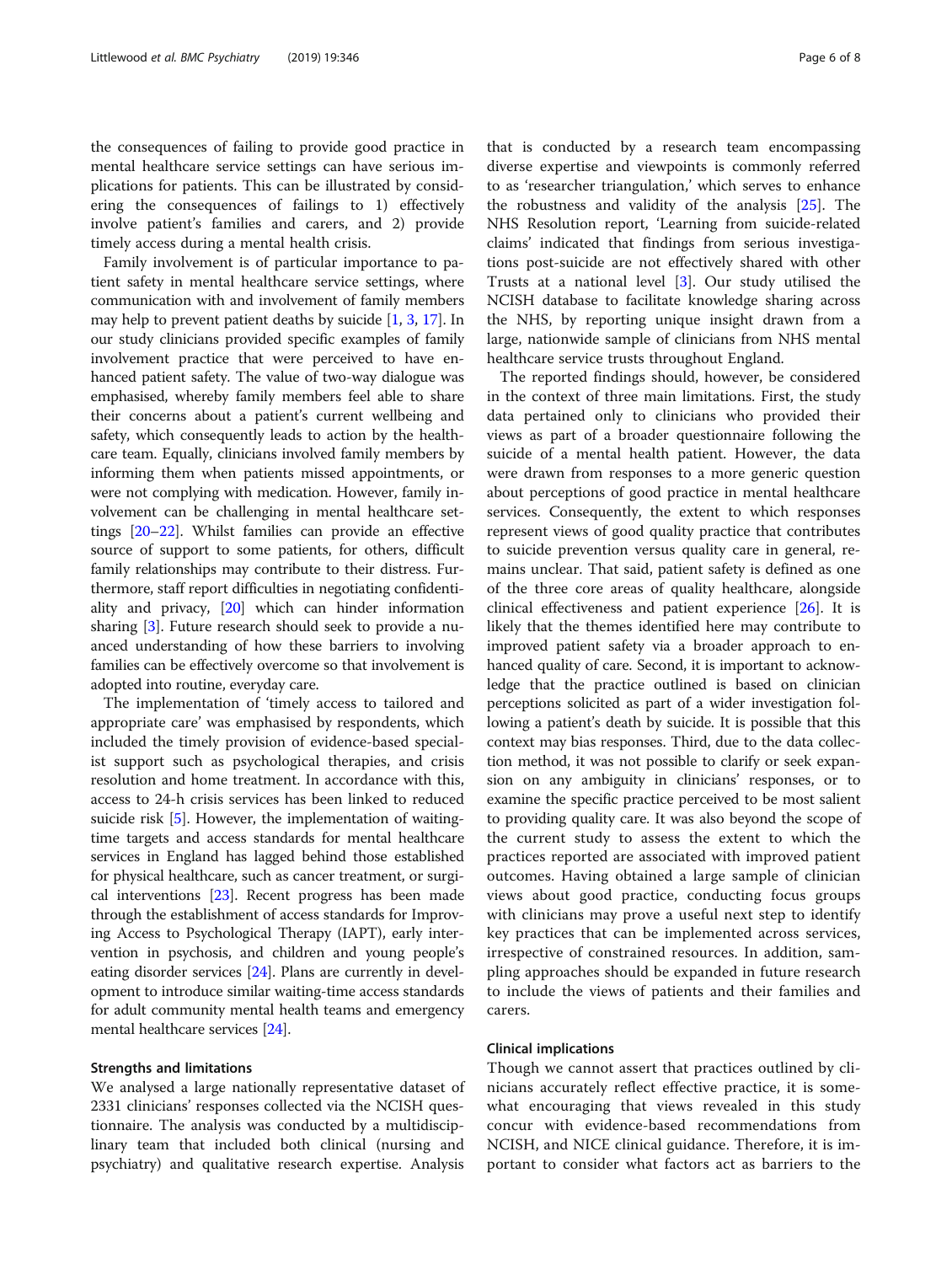<span id="page-6-0"></span>implementation of such practice into routine care. Respondents described a wide-range of practice that extends beyond those tied directly to availability of resources. Nonetheless, insufficient resources might be one impediment to the implementation of quality practice. For instance, implementing the timely access standards for mental healthcare services may prove challenging due to insufficient staffing and other resources. In a recent survey of finance directors at NHS mental healthcare trusts, 80% reported that financial pressures had contributed to longer waiting times for accessing services, and inadequate incapacity to offer a full range of recommended treatment options [[27\]](#page-7-0).

A rising staff turnover rate is a major concern that not only negatively affects access to care, but also hinders the delivery of quality care more broadly. Staff turnover rates have risen across mental healthcare in the NHS, which equates to a loss of over 10,000 mental health staff each year [[28\]](#page-7-0). Moreover, previous research conducted by our team reported an association between staff turnover and patient suicides rates [[4\]](#page-7-0). In addition, the implementation of safety improvement recommendations was associated with greater reductions in suicide rates at providers with lower levels of staff turnover [\[4](#page-7-0)]. Healthcare systems are complex, and whilst access to sufficient resources undoubtedly has key implications for the quality of healthcare provision, it is not the sole factor that influences the adoption of evidence-based clinical guidance into routine care. Furthermore, this study highlights the depth of experiential knowledge developed by clinicians and the value in providing opportunities for them to share their insight to benefit colleagues and practice on a wider scale. Therefore, translational research should seek to learn from instances where good practice has been effectively implemented into everyday care and provide mechanisms for clinicians to share insight more broadly.

# Conclusion

Previous insight into effective healthcare practice has been derived by focusing solely on identification of suboptimal care through post-incident reviews. This study adopts an alternative approach and presents the first nationwide investigation of clinicians' views of optimal practice in mental healthcare services. Our findings highlight care perceived to be effective in improving patient outcomes. Specific practices were described by clinicians that seek to reduce suicide risk, such as taking action to promote safer clinical and community environments for patients. This study also illustrates the value in providing opportunities for clinicians to share their experience in order to support quality improvement within mental healthcare.

# Supplementary information

Supplementary information accompanies this paper at [https://doi.org/10.](https://doi.org/10.1186/s12888-019-2336-8) [1186/s12888-019-2336-8.](https://doi.org/10.1186/s12888-019-2336-8)

**Additional file 1.** Deductive code descriptions derived from NICE Selfharm Quality Standard (QS34) and NCISH 10 Key Elements to Improve Safety. List of all codes deducted from the aforementioned NICE and NCISH recommendations.

#### Abbreviations

NCISH: National Confidential Inquiry into Suicide and Safety in Mental Health; NHS: National Health Service; NICE: National Institute for Health and Care Excellence

#### Acknowledgments

The study was part of the National Confidential Inquiry into Suicide and Safety in Mental Health (NCISH) and we thank the other members of the research team: Cathryn Rodway, Saied Ibrahim, Isabelle Hunt, Alison Baird, Su-Gwan Tham, Myrsini Gianatsi, Lana Bojanic, Nicola Richards, Rebecca Lowe, James Burns, Philip Stones, Julie Hall and Huma Daud. We thank the administrative staff in NHS Trusts who helped with the NCISH processes and the clinicians and nurses who completed the questionnaires.

#### Authors' contributions

DLL searched the literature, led the analysis process and drafted the manuscript. LA, PT and NK obtained funding for NCISH. PT and members of the NCISH research team were responsible for data acquisition. DLL, LQ, JG, RTW, NK contributed to the data analysis and interpretation of the results. All authors critically reviewed the manuscript and approved the final version.

#### Funding

NCISH is funded by the Healthcare Quality Improvement Partnership (HQIP). The lead author who led the analysis and preparation of the manuscript was funded by the National Institute for Health Research (NIHR) Greater Manchester Patient Safety Translational Research Centre (grant number PSTRC-20160-03). The views expressed are those of the authors and not necessarily those of the National Health Service (NHS), HQIP, NIHR, or the Department of Health and Social Care. The funders had no role in study design, data collection and analysis, interpretation, decision to publish or preparation of the manuscript.

#### Availability of data and materials

The National Confidential Inquiry case series database is not publically available. For details further details about the project and dataset please visit: <https://sites.manchester.ac.uk/ncish/>

#### Ethics approval and consent to participate

The authors assert that all procedures contributing to this work comply with the ethical standards of the relevant national and institutional committees on human experimentation and with the Helsinki Declaration of 1975, as revised in 2008. Ethical approval was granted for the NCISH project by the South Manchester Medical Research Ethics Committee, the North West Research Ethics Committee, the National Information Governance Board for Health and Social Care, the Patient Information Advisory Group, and approval under Section 251 of the Mental Health and Social Care Act.

#### Consent for publication

Not applicable.

#### Competing interests

L.A. chairs the National Suicide Prevention Strategy Advisory Group at the Department of Health (of which N.K. is also a member) and is a nonexecutive Director for the Care Quality Commission. N. K .chaired the NICE self-harm guidelines, is current chair of the NICE Depression Guideline Committee, and was a topic expert for the NICE suicide prevention guidelines. Views expressed in the paper are those of the authors and not those of NICE or Department of Health. DLL, LQ, JG, PT and RTW declare no competing interests.